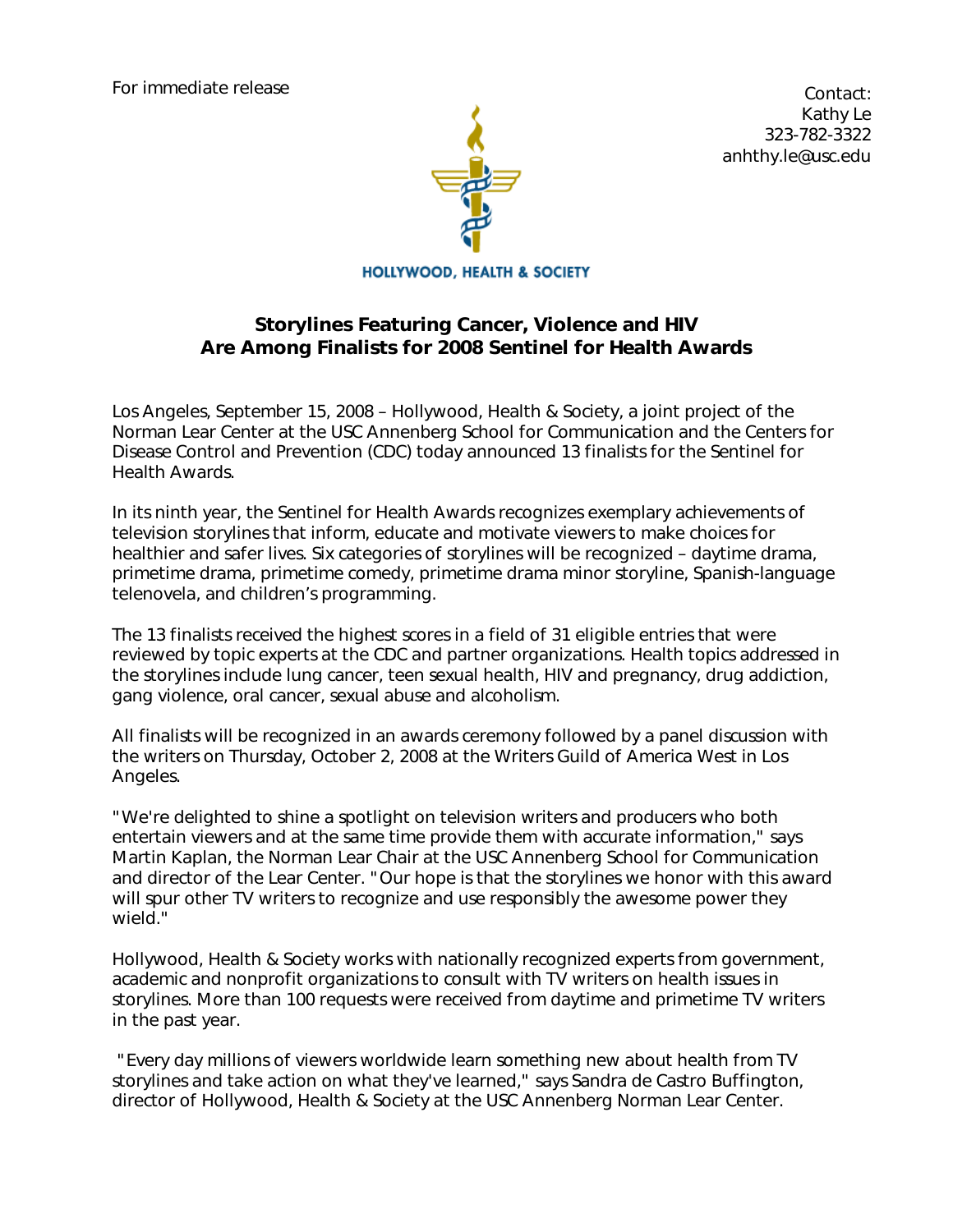"Viewers turn on their televisions to follow the stories that touch their hearts and minds, and strongly influence their choice making. Recognizing the profound impact of TV storylines on health knowledge, attitudes and behavior, we honor writers and producers who weave accurate health messages into their storytelling."

First-round judging for the Sentinel for Health Awards focused on accuracy of health depictions. Twelve panels of topic experts participated in this activity at CDC and partner organizations. Entries were scored by the experts and those with the highest scores became finalists. The 13 finalists were then reviewed for entertainment value and potential benefit to the viewing audience by two panels of judges representing entertainment, news media, academic and public health organizations.

Funded by the CDC, The California Endowment, The Bill & Melinda Gates Foundation and the Health Resources Services Administration Division of Transplantation, Hollywood, Health & Society provides entertainment industry professionals with accurate and timely information for health storylines, including free consultations and briefings with CDC and partner experts. The project is based at the USC Annenberg School's Norman Lear Center as a one-stop-shop for writers, producers and others in search of credible information on a wide range of public health topics. For more information about resources for writers, visit www.usc.edu/hhs.

The Norman Lear Center is a multidisciplinary research and public policy center studying and shaping the impact of entertainment and media on society. Based at the USC Annenberg School for Communication, the Lear Center works to bridge the gap between the entertainment industry and academia, and between them and the public. For more information, visit www.learcenter.org.

Located in Los Angeles at the University of Southern California, the USC Annenberg School for Communication is among the nation's leading institutions devoted to the study of journalism and communication, and their impact on politics, culture and society. With an enrollment of more than 1,900 graduate and undergraduate students, USC Annenberg offers Bachelor's, Master's and doctoral degrees in journalism, communication, public diplomacy and public relations. For more information, please visit www.annenberg.usc.edu.

## *Sentinel for Health Awards: 2008 Finalists*

## Daytime Drama

• *As the World Turns* (CBS): "Barbara's Cancer Story" (Oral cancer)

## Primetime Comedy

- *Desperate Housewives* (ABC): "Lynette's Cancer" (Cancer)
- *Desperate Housewives* (ABC): "Something Coming" (Drug addiction)

### Primetime Drama

- *Breaking Bad* (AMC): "Walt's Lung Cancer" (Lung cancer)
- *ER* (NBC): "Abby's Alcohol Relapse" (Alcohol abuse)
- *Law & Order* (NBC): "Betrayal" (Sexual abuse)
- *Without A Trace* (CBS): "A Bend in the Road" (Organ transplantation)
- *House* (Fox): "The Right Stuff" (Cancer)